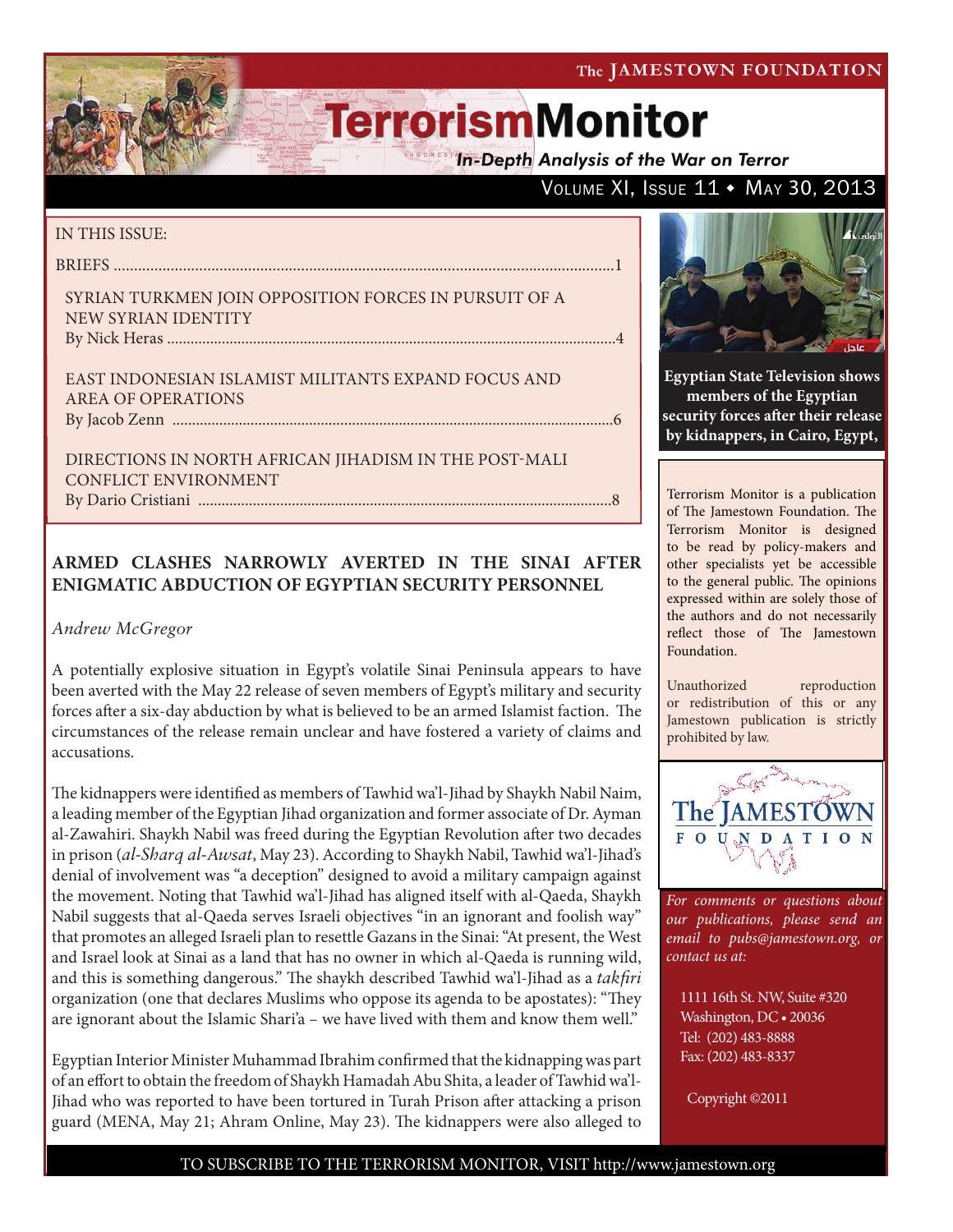have demanded the release of a number of prisoners being held at the police station in the North Sinai town of al-Arish (MENA, May 22). The search for the hostages prompted a major military incursion into the politically sensitive Sinai – aside from ground and aerial security sweeps over the North Sinai, Egyptian troops were deployed in large numbers in the capital of al-Arish, the town of Shaykh Zuwayid and the border town of Rafah (MENA, May 21).

The kidnapping proved unpopular with most parties active in the Sinai, including North Sinai's tribal chieftains, who called for the immediate discovery and arrest of those responsible (MENA, May 25). Not all the Sinai Salafists were content with the kidnapping; the Ahl al-Sunna wa'l-Jama'a group condemned the action (MENA, May 22). Cairo's al-Azhar University, the world's leading center of Islamic studies, issued a statement describing the abductions as a contradiction of the teachings of Islam and a violation of internationally understood norms of personal freedom (MENA, May 20). According to Shaykh Muhammad Adli, "Everybody was searching for the soldiers, even Salafist Jihadists. Everybody condemned this act… If the soldiers had not been released, a war would have flared up in the area" (Dream 2 Satellite Television [Cairo], May 25).

Various theories were advanced to explain the incident and its resolution; one such, attributed to secular sources, suggested that Gaza's HAMAS had engineered the entire abduction and then deliberately yielded to President Muhammad Mursi's delegation without a shot fired in order to make the Egyptian president look good (Xinhua, May 22; Egyptwindow, May 25). Reports from the Sinai that Mursi had played no role in liberating the hostages contrasted with claims the president had agreed to release a certain number of prisoners in exchange for the release of the hostages (Amal al-Ummah [Alexandria], May 23). Some of the detainees were said to have been in custody for four years without charge. A military source told a Cairo daily that it was the tribal leaders who convinced the kidnappers to release their captives, partly because they sympathized with the kidnappers' cause, if not their actions: "Tribal leaders coordinated with military intelligence. They refused to cover for the kidnappers and informed them that they will not support them" (Ahram Online, May 22).

The main mediator in the negotiations has been identified as Shaykh Muhammad Adli, a renowned Egyptian *qari* (one who recites the Quran from memory) with experience in mediating problems in the Sinai. Adli reported his help was requested by the kidnappers, who were willing to release the hostages but feared being attacked during the handover. The shaykh praised the efforts of the commander of the Second

## TerrorismMonitor Volume XI + Issue 11 + May 30, 2013

Field Army, Major General Ahmad Wasfi, and contrasted the more patient approach of the security forces with their reaction to the 2004 bombing of a Sinai resort, when "everybody was arrested and tortured, including me" (Dream 2 Satellite Television [Cairo], May 25).

HAMAS denied any role in the abductions and said the movement has become a subject of suspicion in Egypt due to an Israeli proposal to resettle Gazans in the Sinai, a proposal that has failed to find support in the Palestinian population. Dr. Musa Abu-Marzuq, a senior HAMAS member, noted that the movement has no interest in antagonizing Egypt: "The Gaza Strip and HAMAS are not a superpower that puts itself on an equal footing with Egypt" (*al-Sharq al-Awsat*, May 22).

In some quarters, suspicion of responsibility for the abductions fell on Palestinian Fatah strongman Muhammad Dahlan (a.k.a. Abu Fadi), a bitter enemy of HAMAS who has been accused by many Palestinians of corruption and collaboration with Israeli intelligence services. HAMAS claims to have obtained confessions from a number of Dahlan's supporters implicating the Fatah leader in organizing the kidnappings to advance a three-fold agenda involving the creation of instability in Sinai to benefit Israeli interests in the region, the provocation of confrontations between the Egyptian army and Sinai-based jihadi groups and an attack on the reputation of HAMAS that would complicate its relations with Cairo (*al-Akhbar*  [Cairo], May 27). Dr. Essam Muhammad Hussein al-Erian, the vice-chairman of the Muslim Brotherhood's political wing, the Hizb al-Hurriya wa'l-Adala (Freedom and Justice Party), accused Dahlan of playing a role in the abductions through Dahlan's deployment of over 500 gunmen in the Sinai with financing from the United Arab Emirates (UAE), which has accused the Muslim Brotherhood of attempting to create a cell in the UAE dedicated to the overthrow of the UAE government (*al-Hayat*, May 25). Dahlan responded by accusing the Muslim Brothers of acting as the agents of the United States and Israel: "This is not the first time the rumor-mongering bats of the Muslim Brotherhood circulate lies and illusions to cover up their failure and crimes of their militant gangs against Egypt and Palestine… You have been the genuine allies and loyal associates of the U.S. and Israel. Your lies no longer fool anyone" (Ahram Online [Cairo], May 27).

According to a Salafist source within the Sinai who was involved in the negotiations, the presidential delegation failed in its efforts before military intelligence negotiated an end to the hostage-taking without making any specific deals (*al-Masry al-Youm* [Cairo], May 26). Interior Minister Muhammad Ibrahim insists that no negotiations were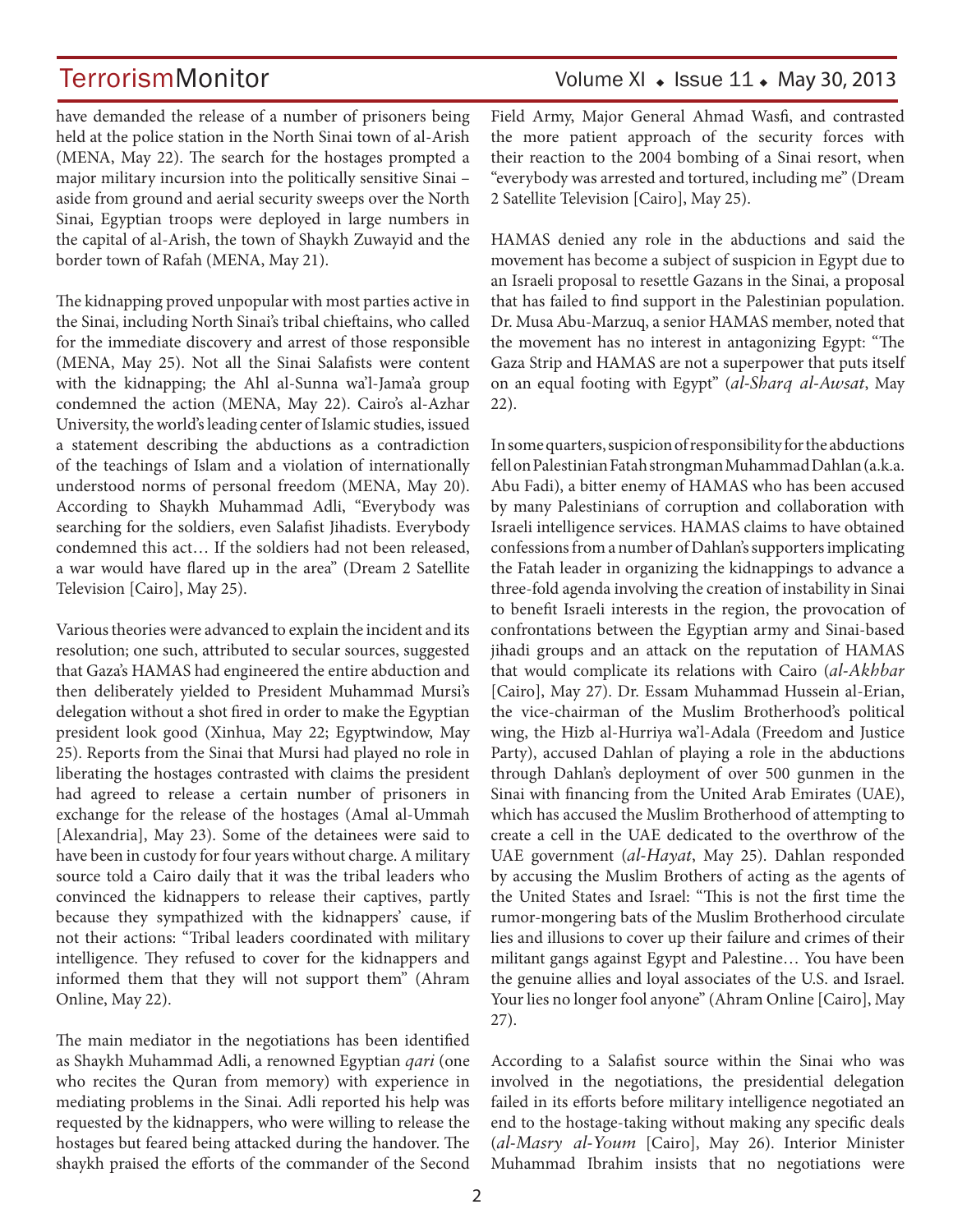conducted with the kidnappers, though he acknowledged the efforts of tribal chieftains in helping avoid a military operation against the abductors (MENA, May 21). Despite this, tribal leaders were still angered that they were left out of the final resolution and were unable to obtain the identities of the kidnappers from the security forces. According to Naim Gabr, head of the Coalition of Sinai Tribes, "If security authorities don't inform us of what happened, we will convene a meeting of all tribes to mull a joint response… If the intelligence apparatus and military lose the tribes' trust, the consequences for Sinai – and Egypt's national security in general – will be dire" (Ahram Online, May 26).

For some Egyptians, the quiet resolution to the abductions leaves too many unanswered questions. After a government statement said the identities of the abductors was known to the Interior Ministry, it is difficult for many Egyptians to understand why no arrests have been made, especially when the government continues to maintain that no deal was made for the release of the hostages. To combat the growing Islamist militancy in the Sinai, President Mursi has ordered the Ministry of Religious Endowments (*awqaf*) to send moderate preachers and well-known imams to Sinai to challenge the religious extremism of the jihadis (*al-Masry al-Youm* [Cairo], May 26).

President Mursi has publicly urged his security chiefs to finish their counter-terrorist operations in the Sinai before returning to base and General Wasfi has pledged that the Army will remain in the Sinai until it restores law and order to the region (MENA, May 23). There are, however, suspicions that the army will draw down sooner rather than later to permit the President to avoid alienating Salafist politicians who are sympathetic to the aims of Islamist factions operating in Sinai.

### **YEMEN'S PRESIDENTIAL ADVISER VIEWS AL-QAEDA'S ROLE IN YEMEN**

#### *Andrew McGregor*

Salim Salih Muhammad, a veteran of Yemeni politics and an adviser to Yemen's president, Abd-Rabbuh Mansur Hadi, recently offered his views on al-Qaeda's current role in Yemen and the ongoing security crisis in that country during an interview with a pan-Arab daily (*al-Sharq al-Awsat*, May 25).

Salim Salih is a member of the Yafa'a tribe of southern Yemen's Lahij governorate and was for a time foreign minister of the

## Volume XI  $\bullet$  Issue 11  $\bullet$  May 30, 2013

People's Democratic Republic of Yemen (PDRY – 1967-1990) before going into exile after the 1994 civil war. Salim Salih was also a presidential adviser on counterterrorism issues to deposed president Ali Abdullah Salih after his return from exile in 2002. [1]

Describing last year's al-Qaeda occupation of several urban areas in the Abyan Governorate as "a catastrophe by all standards," Salim Salih notes that the growth of Salafist religious trends in Yemen support the growth of al-Qaeda:

In my assessment, what is demanded is to stop the *fatwa*-s which some clerics issue in a way that leads to extremism and violence and help Yemen, its south and north, to carry out projects, employ the youths, combat poverty, and open the door for conscription in the areas stricken by the 1994 war and the Saadah [Houthist] war… Dealing and handling this issue requires that all means be employed, including closing the sources of ideological extremism, ending poverty and unemployment among the young men, and constant dialogue with the youths and giving them the chance in their capacity as the pillar of the future. The security or military side should not be used as a sole solution to confront al-Qaeda or the groups that carry weapons.

In response to Yemeni government claims that Iran is interfering with Yemen's internal politics by providing arms and other support to the Shiite Houthist rebels of northern Yemen, Salim Salih says that "some Iranian establishments export the ideas of the revolution on a sectarian basis, and this does not serve Iran or the its interests in the Gulf, Bab al-Mandab, the Strait of Hormuz, and the Arabian Sea. We advise the wise men in Iran and their moderate authorities to revise the issue and enter from the doors and not from the windows…" Iran's Foreign Ministry issued a firm rejection of the Yemeni claims on May 28 (Yemen Post, May 28).

Yemen's security forces continue to battle units of al-Qaeda in the Arabian Peninsula (AQAP) and an associated group, Ansar al-Shari'a, which has proven adept at assassinating senior Yemeni security officials. Ansar al-Shari'a attacks continue in several areas, most notably in al-Baydah Governorate, where the movement's fighters have besieged a military base at al-Tha'alib for a week, cutting off all food and supplies in an attempt to take the base. Gunmen believed to be affiliated with Ansar al-Shari'a also attacked military facilities in Lahij Governorate on May 29 (*al-Sharq al-Awsat*, May 30; *Akhbar al-Yawm* [Sana'a], May 30). In eastern Yemen, several villages were occupied by al-Qaeda elements this week in the Hadhramawt Governorate (Yemen Post, May 27).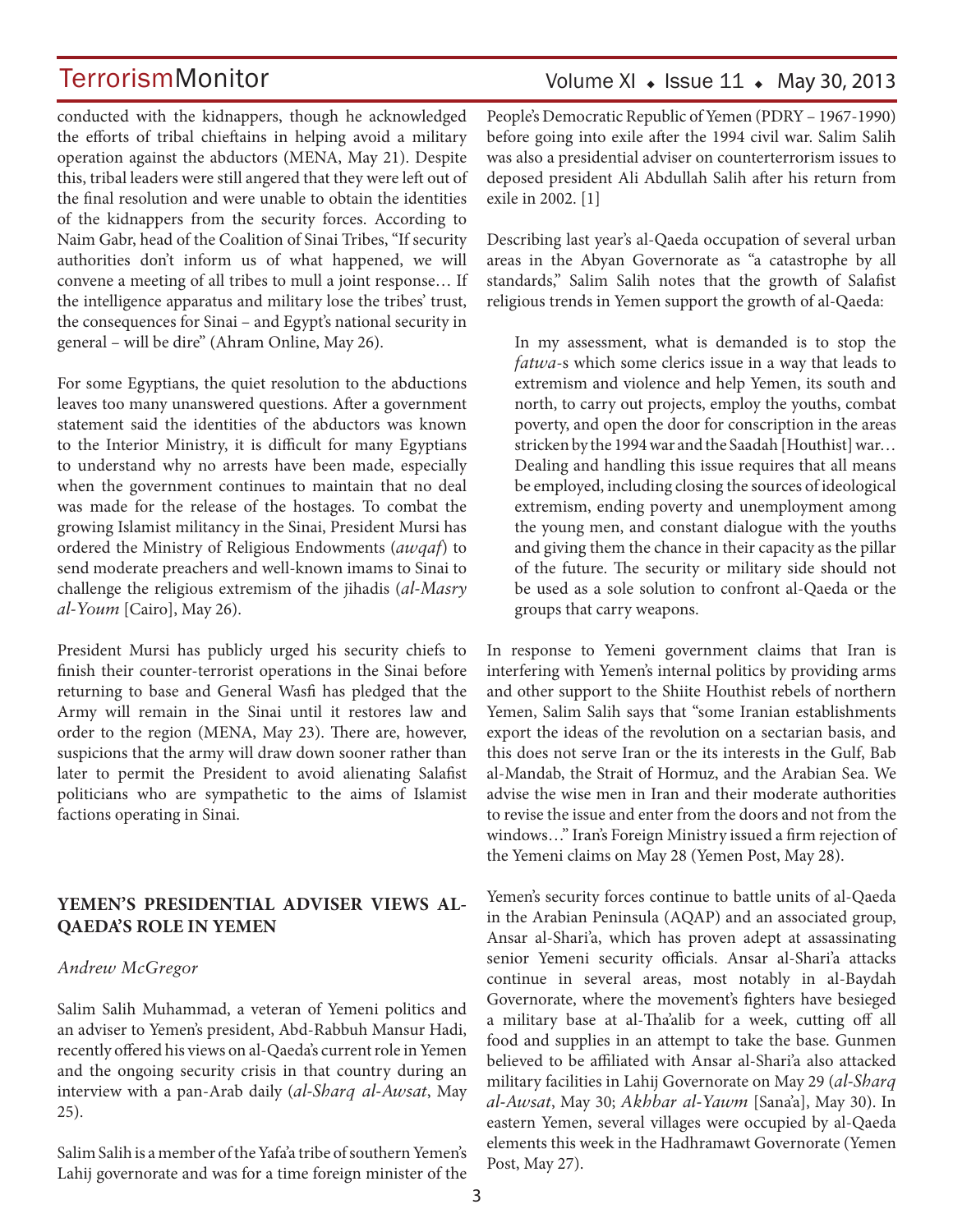Yemenis are also enduring the consequences of a prolonged campaign of sabotage against the nation's energy and communications infrastructure. In recent days alone, fiber optics cables have been cut in three southern governorates and an oil pipeline blown up in Ma'rib Governorate (*al-Umana* [Aden], May 28; *al-Masdar* [Sana'a], May 28). Most troublesome, however, is the devastating effect on the Yemeni economy and general quality of life created by a constant stream of attacks by tribesmen and Islamists on the nation's power supply infrastructure. The government's inability to ensure electrical power has led to a series of angry demonstrations that have a tendency to break out into violent clashes with security forces. President Hadi's promise to strike saboteurs with "an iron fist" has failed to deter the sabotage (Ma'rib Press, May 28; *al-Sahwah* [Sana'a], May 28; *al-Wahdawi* [Sana'a], May 28). There are reports that President Hadi is about to order a military assault on Ma'rib tribesmen who have continued to cut power lines and pipelines (Yemen Post, May 30).

Note

1. U.S. Embassy Sana'a Cable 03SANAA225, September 10, 2003, Available at: http://www.cablegatesearch.net/cable. php?id=03SANAA2251.

## **Syrian Turkmen Join Opposition Forces in Pursuit of a New Syrian Identity**

*Nicholas A. Heras*

Syria's Turkmen community is becoming increasingly involved in the country's opposition movement. The mostly Sunni Turkmen of Syria represent a significant ethnic minority community that is located throughout the country, particularly in diverse and highly strategic areas that are currently the sites of significant conflict. The Turkmen community in Syria is charged by the Assad government of being militantly pro-Turkey, pro-opposition, and in support of the re-imposition of Turkish dominance over Syria (*al-Akhbar* [Beirut], August 28, 2012).

Syria's Turkmen communities are descendants of Oghuz Turkish tribal migrants who began moving from Central Asia into the area of modern-day Syria during the 10th century, when the Turkic Seljuk dynasty ruled much of the region. Under the Ottomans, Turkmen were encouraged to establish villages throughout the rural hinterlands of several Syrian cities in order to counter the demographic weight and influence of the settled and nomadic and semi-nomadic Arab tribesmen that populated the region. Syrian Turkmen were also settled to serve as local gendarmes to help assert Ottoman authority over roads and mountain passes in diverse regions such as the Alawite-majority, northwestern coastal governorate of Latakia (*al-Akhbar* (Beirut), August 28, 2012). After the dissolution of the Ottoman Empire in 1918, communities of Turkmen continued to reside in the country.

Syrian Turkmen opposition leaders, many of who are in exile in Turkey, assert that while Turkey is a cultural "Father" country to their communities, Turkmen are committed to a pluralistic, territorially intact Syria, with a polity that is representative of all of its ethnic and sectarian groups and is no longer ruled by the largely Arab Ba'ath Party (Anadolu News Agency [Ankara], July 4, 2012; *Hurriyet Daily News*  [Istanbul], March 22, 2012; *Today's Zaman* [Istanbul], December 8, 2011). Citing strong historical and cultural ties and his country's deep affinity for their ethnic compatriots, Turkey's President Abdullah Gul stated that: "The Syrian Turkmen people are integrated parts of our nation, and they are the strongest bridge of humanity between Turkey and our Syrian brothers and sisters." [1] Syrian Turkmen leaders report that their efforts to win the support of anti-Assad Arab states were rebuffed because their community was seen by those states as already having a sponsor in the Turkish government. [2]

Turkmen leaders assert that their community suffered discrimination and repression under Ba'athist rule. Turkmen were unable to teach the Turkish language and Turkmen cultural and historical subjects in schools, Turkmen villages were given Arab names and Turkmen land was appropriated for the use of Arab peasants (AFP, January 31). These factors, as well as tribal divisions within the community and the lack of a large contiguous area within the country where Turkmen are a plurality of the population are blamed by Syrian Turkmen leaders for their community's lack of participation in the country's political opposition prior to the uprising. [3]

Turkmen leaders also assert that under the Hafez al-Assad government, their community was viewed as a potential "fifth column" for Turkey, which had a hostile relationship with the Syrian government for much of Hafez al-Assad's rule. They also state that Hafez al-Assad's position on the Turkmen was adopted by his son Bashar al-Assad after the onset of the Syrian uprising and the Turkish government's consequent support for the Syrian opposition. As a result of this history of dispossession, Syrian Turkmen opposition leaders are seeking the recognition of their community as an integral part of the country and their cultural and linguistic rights guaranteed in a post-Assad Syrian constitution (*Today's Zaman* (Istanbul) December 17, 2012).

The demands of the Syrian Turkmen community are not dissimilar from those of Syria's Kurdish community, which

## TerrorismMonitor Volume XI • Issue 11 • May 30, 2013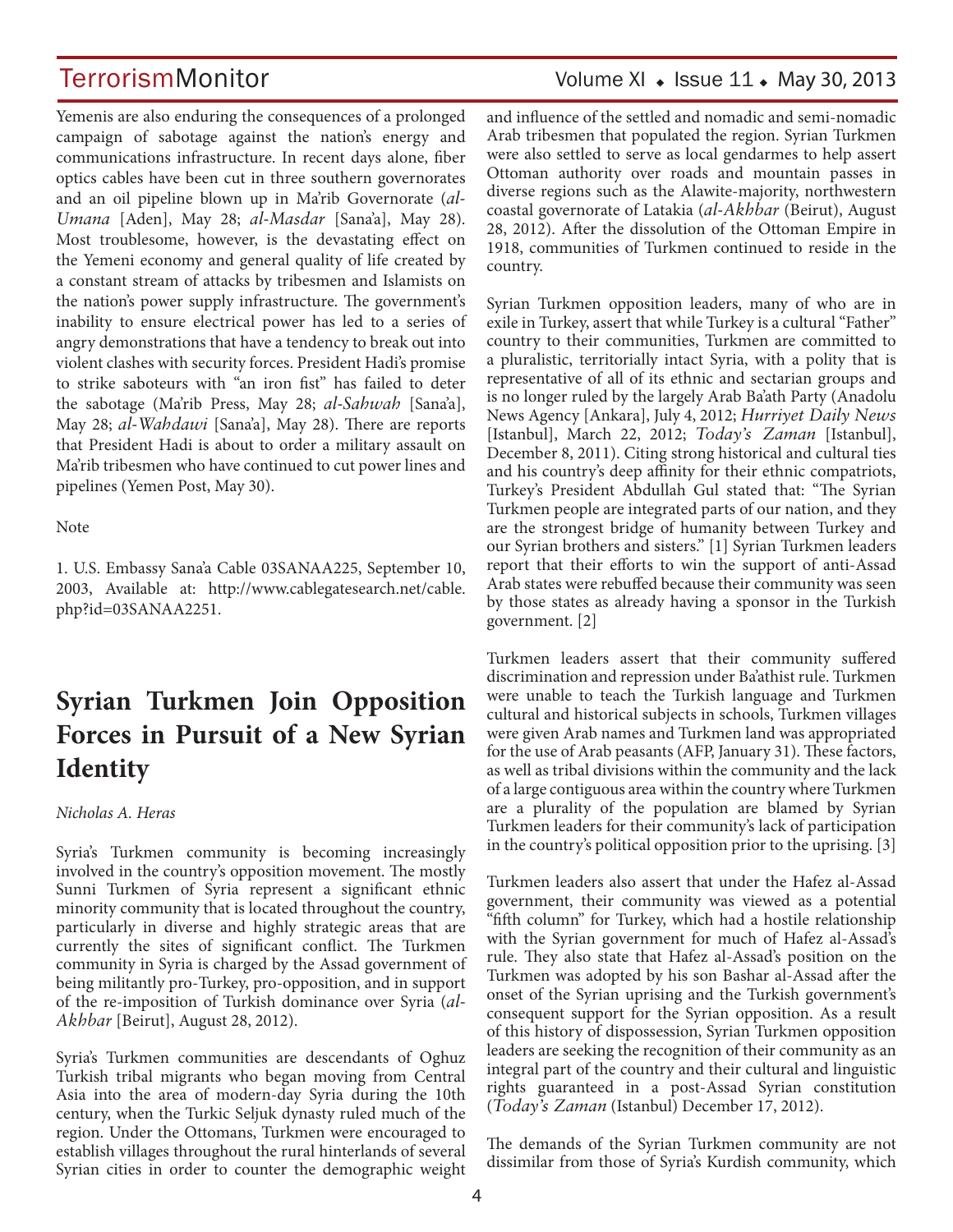also suffered from repression of its cultural and political rights. Kurdish and Turkmen communities are reported to have a tense relationship in contemporary Syria because of Syrian Turkmen ties to Turkey and the desire of some Syrian Kurds for a Kurdish-ruled autonomous region. Syrian Turkmen leaders assert that any Kurdish attempt to create an autonomous "Western Kurdistan" within Syrian territory would threaten to displace tens of thousands of Turkmen (*Today's Zaman* [Istanbul] July 23, 2012; August 12, 2012).

Turkmen communities coexist within Kurdish majority areas in a geographic region near the Syrian-Turkish border that runs from the northwestern governorates of Idlib and Aleppo to the northeastern governorate of Raqqa. Fearing the displacement of a claimed 290 Turkmen villages in this area if an autonomous Syrian Kurdish region were to emerge, Syrian Turkmen leaders state they experience "anxiety" at this prospect and reiterate their desire to work with Syrian Kurds as siblings (*Today's Zaman* [Istanbul] August 12, 2012; *Today's Zaman* [Istanbul], July 23, 2012). Of particular concern to Turkmen leaders is the widespread conflict between Turkmen opposition fighters and Kurdish fighters of the aggressively pro-autonomy Partiya Yekîtiya Demokrat (PYD - Democratic Union Party), reported to be an ally and ideological offshoot of the Partiya Karkerên Kurdistan (PKK - Kurdistan Workers' Party) (*Today's Zaman* [Istanbul] July 23, 2012; August 12, 2012).

Syria's Turkmen communities are located in several strategic areas, including the Jabal al-Turkman region near the city of Latakia, the city of Aleppo and its northern suburbs stretching towards the Turkish border and in villages north and north-west of the city of Homs near an important highway linking Damascus to the generally pro-Assad coastal governorates of Tartus and Latakia. There are also important populations of Turkmen in the southwestern governorates of Dera'a (bordering Jordan) and Quneitra (in the Golan region bordering Israel), the northwestern governorate of Idlib near the Turkish border and in the northeastern governorates of Raqqa and Deir ez Zor (*Today's Zaman* (Istanbul), December 8, 2011). The total population of Turkmen communities in Syria is believed to be approximately 200,000, or 1 percent of the country's population, although this figure is a matter of controversy and is disputed by Syrian Turkmen leaders who claim there are more than 3.5 million Turkmen in Syria, though some two million speak only Arabic as a result of state "Arabization" policies (AFP, January 31; *Today's Zaman* [Istanbul], August 12, 2012). This figure is not only much greater than what is commonly believed to be the Syrian Turkmen community's population, it would make the Turkmen one of Syria's largest minority groups on par with Syria's Christian, Alawite and Kurdish communities.

Syrian Turkmen communities are active in the opposition, although some Turkmen opposition leaders assert that the Syrian opposition movements, particularly the Syrian

## Volume XI  $\bullet$  Issue 11  $\bullet$  May 30, 2013

National Council (SNC), were slow to recognize Turkmen as "Syrians" and only included Syrian Turkmen in their membership after the intervention of Turkish diplomats (*Hurriyet Daily News* [Istanbul], December 17, 2012). Several Turkmen opposition parties have been formed over the course of the uprising, both within Syria and in exile, primarily in Turkey, including the Syrian Democratic Turkmen Movement, the Syrian Turkmen National Bloc and the Syrian Turkmen Platform. Currently, Turkmen are reported to hold 16 seats (of 310) within the SNC and three seats (of 60) within the larger opposition conglomerate of the National Coalition for Syrian Revolutionary and Opposition Forces. [4]

In late March, the Turkish government hosted several Syrian Turkmen opposition parties and assisted the formation of a new Syrian Turkmen opposition coalition called the "Syrian Turkmen Assembly." The Turkish Foreign Ministry and Syrian Turkmen leaders state this coalition was organized in order to provide a unified "Turkmen" front to engage in a transitional process in a potential post-Assad Syria (Anatolia News Agency [Ankara], April 1). [5] Syrian Turkmen Assembly members, representing both Syrian Turkmen opposition parties and armed groups, are seeking at least one Cabinet seat to be devoted to Syrian Turkmen in a post-Assad government (*Today's Zaman* [Istanbul], April 1). This political maneuvering is occurring as several Syrian Turkmen armed opposition groups, either as part of or in cooperation with the Free Syrian Army (FSA) continue to engage in combat against the Syrian military and its allied paramilitary forces throughout the country (Reuters, February 15).

Syrian Turkmen armed opposition groups are especially active in the Jabal al-Turkman region in Latakia and in Aleppo and its suburbs, such as the district of Hanano. It is reported that more than 10,000 Turkmen fighters are mobilized in armed opposition groups throughout Syria, with the greatest number of groups concentrated in Aleppo and its immediate suburbs. Some of the Syrian Turkmen armed opposition groups in Aleppo carry names that evoke the memory of the Ottoman Empire, including the "Sultan Murat" and "Abdul Hamid I" brigades (*Today's Zaman*  [Istanbul], April 1).

In Latakia governorate, the Syrian military is accused of shelling and striking Turkmen villages from the air in the Jabal al-Turkman region, which is now considered to be firmly under the control of the opposition (al-Jazeera (Doha), August 31, 2012). Current fighting in and around the southern regions of the Jabal al-Turkman is reported to be fiercely contested, with overtones of communal animosity between Alawites and Turkmen (AFP, April 4; *Hurriyet Daily News* [Istanbul], July 31, 2012). Turkmen opposition leaders allege that the Syrian government has a policy of forcing Turkmen communities out of the area in order to create an autonomous Alawite region in the event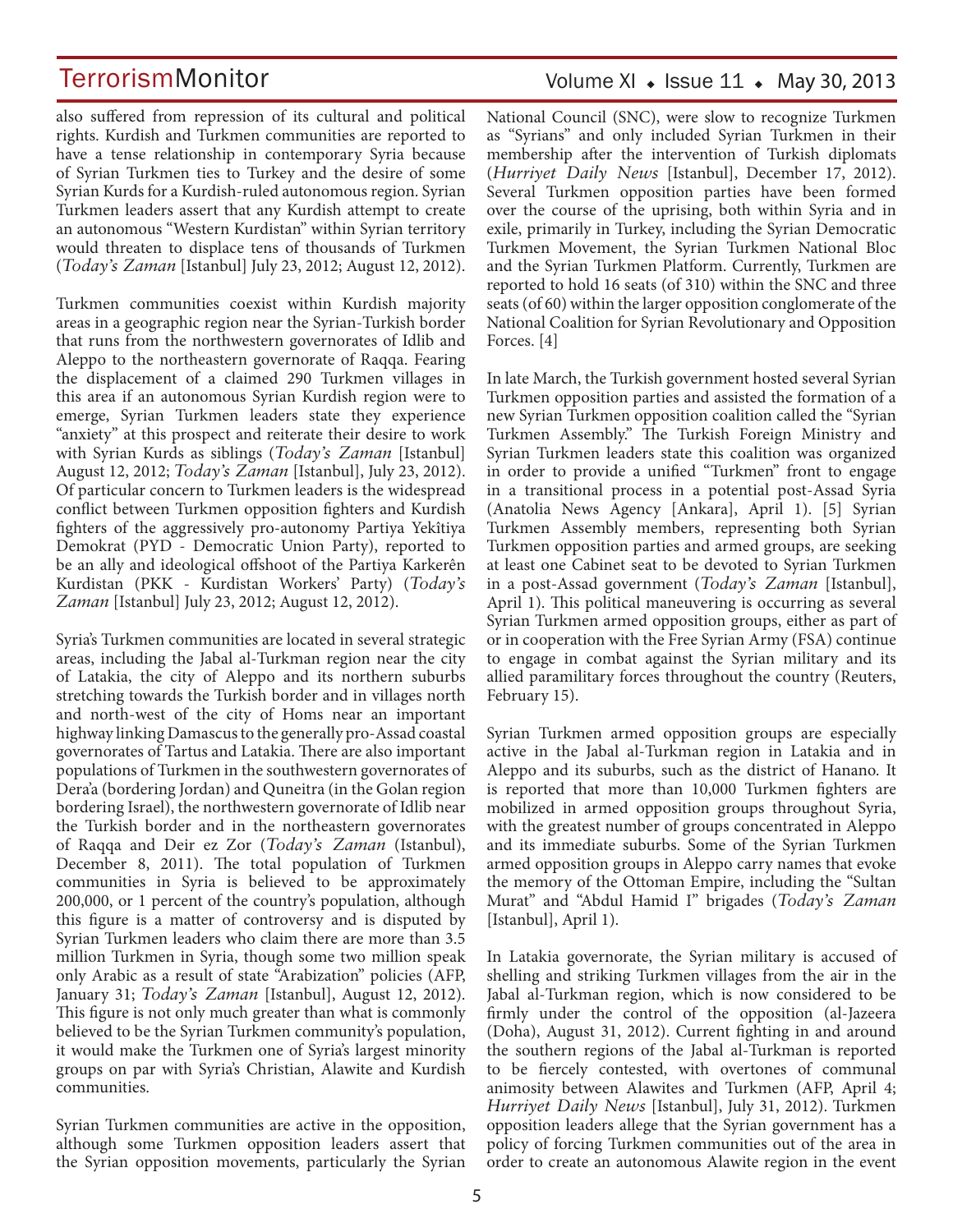TerrorismMonitor Volume XI • Issue 11 • May 30, 2013

of the collapse of the al-Assad government (*Today's Zaman* [Istanbul], August 12, 2012).

Syria's Turkmen communities are active participants in the Syrian opposition and stand to benefit from this participation in any post-Assad Syrian state. The political and diplomatic support of the Turkish government, in the context of weakened al-Assad government control over many regions of the country, provides Syrian Turkmen opposition groups with a benefactor as they position themselves to participate in a potential post-Assad transition period. Syrian Turkmen leaders appear to be pursuing citizenshipbased representation in a future Syrian government and thus far appear to be carefully seeking to legitimize their community's status as "Syrians" in a diverse Syrian polity.

This narrative of inclusion, politically important for the community as a minority without a distinct political or geographical base, may be tested in the event of a bitter communal conflict between Turkmen and other Syrian communities particularly Alawites and Kurds. In the context of potential widespread conflict in a post-Assad Syria, Turkmen armed opposition groups, relatively small in number and geographically dispersed, may be limited in their ability to protect the property and lives of their community and can not necessarily depend on the intervention of the Turkish military to support it in its interests. A pluralistic, post-Assad Syrian state that can guarantee the physical security of all its communities, and that considers Turkmen to be "Syrian," is thus an important objective of the current Syrian Turkmen opposition.

#### **Notes**

1. "H. E. President Abdullah Gül's Message on the Syrian Turkmen Platform," Presidency of the Republic of Turkey, December 15, 2012, Available at: http://www.tccb.gov.tr/ speeches-statements/344/84743/h-e-president-abdullahguls-mebage-on-the-syrian-turkmen-platform.html. 2. "An Interview with Tarik Sulo Cevizci, Deputy Chairman of the Syria Democratic Turkmen Movement," ORSAM, Center for Middle Eastern Strategic Studies, Ankara, January 25, Available at: http://www.orsam.org.tr/en/ showOrsamGuest.aspx?ID=405.

3. Ibid.

4. Ibid.

5. "Foreign Minister Davutoğlu received the Syrian Turkmen Assembly delegation," Republic of Turkey Ministry of Foreign Affairs, April 2, Available at: http:// www.mfa.gov.tr/foreign-minister-davutoglu-received-thesyrian-turkmen-assembly-delegation.en.mfa.

*Nicholas A. Heras is an independent analyst and consultant on Middle East issues and a former David L. Boren Fellow.*

## **East Indonesian Islamist Militants Expand Focus and Area of Operations**

### *Jacob Zenn*

The rise of Santoso (a.k.a Abu Warda, a.k.a. Abu Yahya) as Indonesia's most wanted militant is forcing the country's elite counterterrorist unit, Densus 88, to focus on his Sulawesi-based network – Mujahidin Indonesian Timur (MIT) (Jakarta Globe, November 5, 2012). Since 2012, MIT has targeted Indonesian government officials and security forces, but there are concerns that MIT could follow the path of Jemaah Islamiyah (JI), especially because Santoso was previously a commander in Jamaat Ansaru Tawheed (JAT), the successor group to JI.

The most recent incident highlighting MIT's expanding reach occurred on May 9, when Densus 88 carried out a series of raids in Bandung, Kebumen and Batang on Java, the country's most populous island (for Densus 88, see Terrorism Monitor, August 12, 2011). According to police, the seven militants who were killed and the 13 who were arrested had explosives prepared for attacks and had robbed banks to raise money for Santoso (*Jakarta Post*, May 10, 2013).

The Javan connection to Santoso shows that the legacy of JI and JAT founder Abu Bakr Ba'asyir, even as the 73-year old Ba'asyir serves a 15-year prison sentence for sponsoring a terrorist training camp in Aceh that Densus 88 raided in 2010. Santoso commands approximately 50 MIT fighters in the jungle area of Poso and Palu in Central Sulawesi (*Straits Times* [Singapore], February 13). The extent of the MIT's network, however, is much larger and was exposed when two of Santoso's men who murdered two police officers in May 2011 were arrested and revealed information about MIT to interrogators. Despite those two militants' revelations, MIT's attacks in Sulawesi continued in 2012, including:

- The murder of two police officers in Poso in August
- A bomb attack in North Poso, also in August
- A September bomb attack at a police station in Poso
- The November shooting of the North Poso Police station chief
- The shooting of four police Mobile Brigade members in North Poso in December, which Santoso claimed under the name of "Batalyon Abu Warda." The attack was in revenge for the police closing a girls' pesantren (Islamic boarding school) in Poso two months earlier (*Jakarta*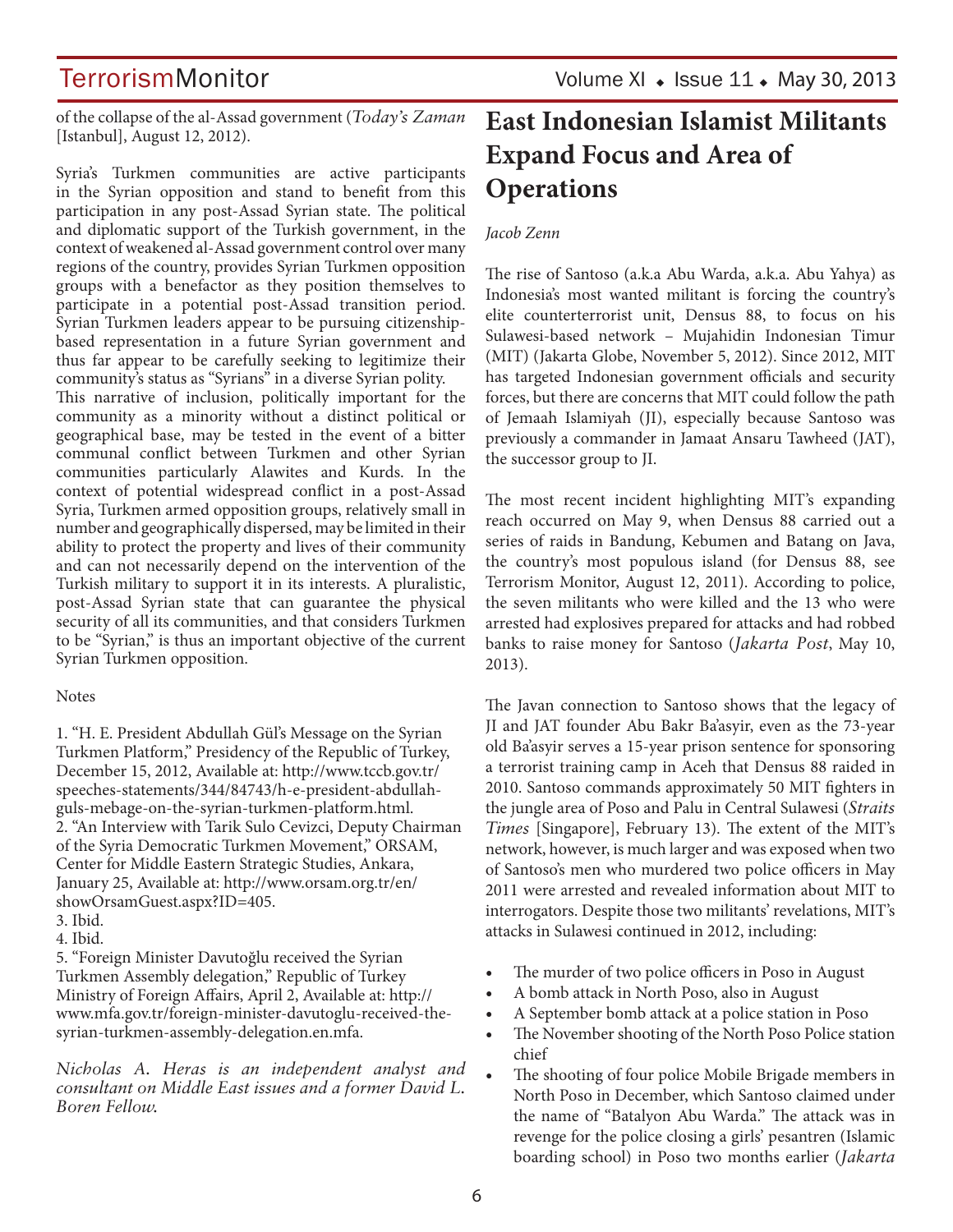*Post*, January 13).

As demonstrated by MIT's attacks in Poso, the group tends to avoid operations that leave civilians dead, a contrast with JI's former style. MIT is locally funded, in part through bank robberies and other criminal activities, including hacking foreign exchange trading websites (*Jakarta Globe*, December 24, 2012). JI, in contrast, was funded by al-Qaeda and beholden to al-Qaeda's modus operandi of targeting foreign citizens and foreign interests, including attacks that killed more than 200 people, mostly foreigners, in the tourist district of Bali in 2002 and 2005 and in Jakarta in 2009.

JI was also different from MIT because JI's members were deeply involved in transnational networks, especially in neighboring Malaysia and the Philippines. Malaysian nationals figured largely in the ranks of the JI, including the planners of the 2002 Bali bombing, Azahari Husin and Noordin Top Muhammad (killed by Densus 88 in 2005 and 2009, respectively), as well as Zilkifli bin Hir (a.k.a. Marwan), who was killed in an airstrike in Mindanao in 2012 (*Zamboanga Times*, May 25, 2012). The Indonesian Umar Patek, who was also a planner of the 2002 Bali bombings, frequently moved between Indonesia and Mindanao, where he joined and trained Abu Sayyaf fighters. He was captured in Abbottabad, Pakistan in 2011 while he was either en route to Afghanistan (according to his defense) or to meet Osama bin Laden to request funding for Southeast Asian militants (according to prosecutors) (*The Nation* [Jakarta], February 21, 2012).

While some MIT members have transnational networks, especially those who trained at Ba'asyir's camp in Aceh before 2010, MIT would be best described as "trans-Indonesian." MIT's name translates to "Mujahidin of Eastern Indonesia," and although the group is mostly operational in Java and Sulawesi, it has spread through some of Indonesia's eastern provinces, including:

- The Moluccas (Maluku) Islands, where Santoso reportedly fought in clashes between Muslims and Christians from 1999-2002 (*Jakarta Post*, January 6);
- West Nusa Tenggara, where in 2011 teachers from the Umar bin Khattab Islamic *pesantren* in Bima accidentally set off an explosion while making bombs, prompting Santoso, who was then based in Bima, to return to his native Poso (*Jakarta Post*, January 13);
- East Kalimantan, where in October 2012, computer hackers posted a letter from Santoso on the government's website, in which Santoso adopted the name of the former al-Qaeda in Iraq leader by calling himself "Abu Mus'ab al-Zarqawi al-Indonesi." The message challenged

## Volume XI  $\bullet$  Issue 11  $\bullet$  May 30, 2013

Densus 88: "You should not dare shoot and arrest our unarmed members… If you are really men, then face us" (*Borneo Post*, October 18, 2012).

If MIT builds networks with the Harakah Sunni untuk Masyarakat Indonesia (HASMI - Sunni Movement for Indonesian Society) or other Islamist groups that are associated with terror plots on foreign targets, it could be a sign that MIT will expand to foreign targets, just as JI did in the previous decade and HASMI's leader, Abu Hanifa, attempted in 2012 (Salam Online [Jakarta], December 27, 2012).

Abu Hanifa was arrested in Central Java in 2012, while planning an attack on the U.S. Embassy, the Jakarta offices of U.S. mining company Freeport-McMoran and the U.S. Consulate in Surabaya in "retaliation" for the film "Innocence of Muslims," which was produced by an Egyptian resident of California and satirized the life of the Prophet Muhammad (AP, October 27, 2012). Indonesia's national police spokesman suggested that the MIT connected with Islamists interested in foreign targets when he said he suspected that the plotters of an attack on the Myanmar embassy in Jakarta on May 3 and the MIT cells that were broken up in Java on May 9 were connected (Australian.com, May 9). At a minimum, there is concern that members of HASMI and other Islamist groups that are notorious for attacking Ahmadiya mosques, Christian churches and "un-Islamic" institutions, such as alcohol retailers, could become part of the recruiting pool for MIT (*Jakarta Globe*, May 11).

The "networks of intolerance" that are undermining Indonesia's stability are, however, being countered by several forces. First, Indonesia's economy continues to boom and could become the world's sixth or seventh largest economy by 2030 according to some projections (*Jakarta Globe*, November 27, 2011; Mckinsey.com, September 2012). Second, mainstream academic and religious scholars continue to challenge radical views in the public sphere. At conferences in January and March lecturers from the renowned Gadjah Mada University and State Islamic University Bandung discussed the release of Abu Bakr Ba'asyir's new book, *Tadhkirot 2*. In the book, Ba'asyir calls the Indonesian government "apostate" for cooperating with the "infidel" United States. The lecturers argued that Ba'asyir's ideas were too "provocative" and that his call for Shari'a to replace democracy could compel majority-Christian areas and majority-Hindu areas to secede, leading to the disintegration of Indonesia. [1] Finally, the Islamists are hurting their own cause, with many Muslims in the country perceiving Shari'a Law as practiced in the special region of Aceh to be anachronistic, especially for women,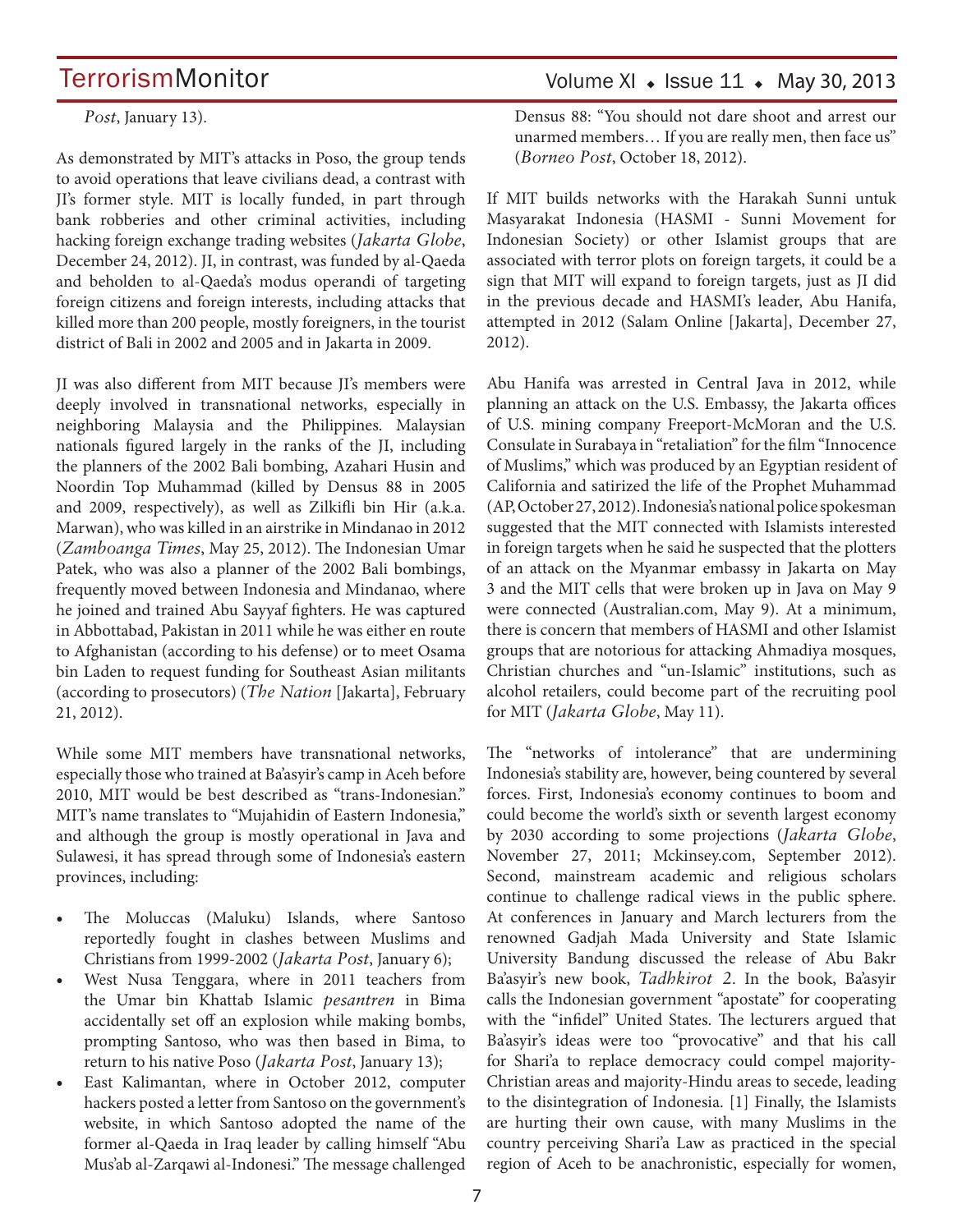and an example of what not to do in the rest of the country.

The key to defeating MIT and other Islamist groups requires not only Densus 88's aggressive counter-terrorism work, but also a whole-of-society approach, in which Indonesians expose the Islamists' ideology as a false hope that would offset the economic and societal gains the majority of Indonesians have worked for since the country entered the democratic era in 1999.

*Jacob Zenn is an analyst of geopolitical trends across multiple regions and frequently writes for Terrorism Monitor. A fluent speaker of Bahasa Indonesia and former student of Universitas Negeri Malang, he carried out field research in Java and Sulawesi in May 2013.* 

Note

1. Author's interviews with lecturers and students in Jakarta, Surabaya and Malang in May 2013.

## **Directions in North African Jihadism in the Post-Mali Conflict Environment**

#### *Dario Cristiani*

Operation Serval, the French-led military intervention in Northern Mali brought major changes to the strategic landscape and geopolitical trends in the region, curbing, or at least slowing, the increasing presence and local control that jihadist groups have pursued in the region since 2003. The intervention impeded the southward advance of these groups, pushing them back to their strongholds in the desert and beyond. In this sense, the French-led intervention was extremely successful in meeting its limited strategic aims of restricting the activities of the jihadi groups and driving them from their strongholds in northern Mali. Given the situation on the ground, complete elimination of the militants was unlikely, though their power and influence could be significantly diminished.

What follows is an assessment of the re-organization and changes in AQIM and the other regional jihadist groups in the post-Malian conflict environment with reference to the three major geopolitical and strategic levels that will redefine the operational existence of these organizations.

#### **The Local Dimension**

Al Qaeda in the Islamic Maghreb (AQIM) and its local jihadist allies (such as Ansar al-Din, the Movement for Unity and Jihad in West Africa [MUJWA] and Mokhtar Belmokhtar's al-Muwaqi'un bi'l-Dima [Those Who Sign in Blood]) exploited the structural situation of weak statehood, political connivance with incumbent elites and rising instability to establish themselves in the region over the past ten years. Eventually they tried to exploit the local instability by imposing Shari'a and creating an Islamist state in the area historically known as Azawad (northern Mali). However, as shown by the substantial disagreement expressed by the Algerian leadership of AQIM regarding the haste of the project and the way it was implemented, building a Shari'a-based state in northern Mali was hardly considered a strategic priority or even a success for AQIM. [1] If viewed historically, the primary focus of AQIM and its predecessors, the Groupe Islamique Armée (GIA) and the Groupe Salafiste pour la Prédication et le Combat (GSPC) was, and is, Algeria. Northern Mali remains simply a geographical platform for training and organization, a major source of income and a region of jihadist socialization with non-Algerian fighters, but nothing more. AQIM's greater involvement in the Sahelian strip was largely the result of setbacks the movement suffered in Algeria, especially in the north of the country. Although creating an Islamist state would have provided a major asset in advancing its deeper Algeria-centered agenda of destabilization, it was actually more of a means than an aim in itself.

An internal reorganization of men, priorities and operational structure will likely be a major element in the future configuration of the group. Indeed, one of the most notable events concerning the internal structure of the group was the death of AQIM commander Abd al-Hamid Abu Zeid (a.k.a. Muhammad Ghadir) (Mali Web, March 23; *Le Figaro*, March 24; see also Terrorism Monitor Brief, March 8). Abu Zeid was one of the key elements in the operational and geographical shift characterizing AQIM over the past five years. More firmly embedded in the Sahelian environment than in the historical strongholds of Algerian terrorism, Abu Zeid's personal history as a smuggler turned terrorist and the increasing power and freedom of action he enjoyed were essential in what can be described as the Sahelization of the movement, in which the operational primacy of the Sahel over northern Algeria was established and smuggling and other illegal activities took priority over jihad activities. Abu Zeid's death and replacement by Djamel Okacha will likely bring some major changes to the organization.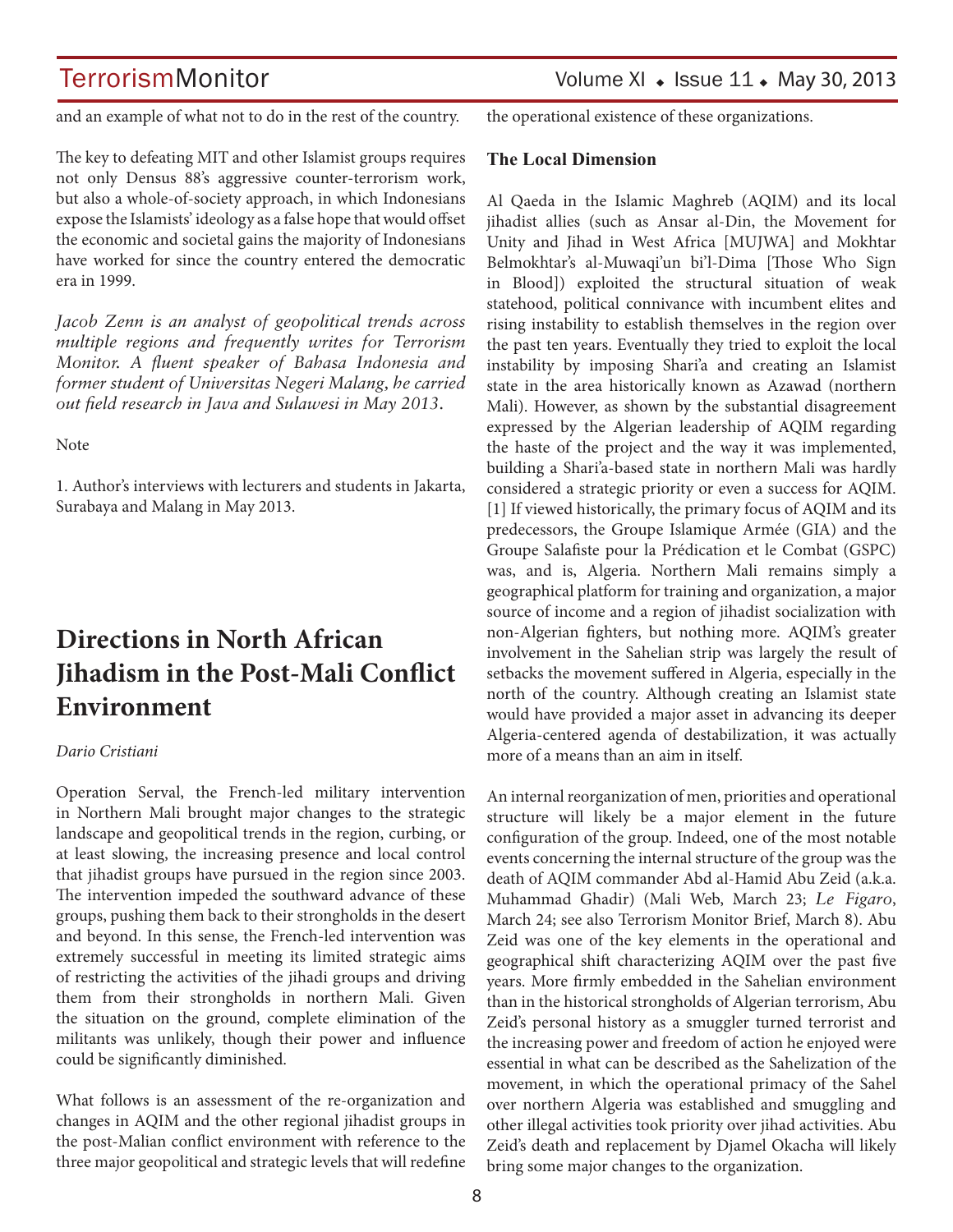## Volume XI  $\bullet$  Issue 11  $\bullet$  May 30, 2013

Okacha can be considered part of a new generation of jihadists: born in the late 1970s, he was a child during the 1980s when many Algerian militants left the country to join the international anti-Soviet jihad in Afghanistan. Although still very young, he was jailed in 1995 for about 18 months by Algerian authorities and his presence in the Algerian jihadist panorama emerged most visibly at the time of the 1998 GSPC split from the GIA (Afrik.com, March 25; Jeune Afrique, April 9). He is considered to be extremely close to formal AQIM leader Abd al-Malik Droukdel and believed to be much more focused on pure jihad—with some tactical flexibility—than on making money from illegal activities (*Le Courrier d'Algérie*, March 26).

It is likely that Okacha's presence in the south is a signal of the Kabylie leadership's desire to regain greater influence on the strategic orientation of the organization and rebuild the organization's power structure. As seen during the Islamist occupation of northern Mali, AQIM's Sahelian commanders substantially ignored the suggestions of Droukdel, whose primary aim was to avoid an external military intervention, knowing this would destabilize AQIM and make it more difficult to ultimately achieve the long-term goals of the organization. In this context, it is likely that one of the tasks awaiting Okacha will be the establishment of more meaningful and functional contacts with Mokhtar Belmokhtar and his splinter group, al-Mua'qi'oon Biddam. Although Belmokhtar was announced dead by the Chadian military, he apparently escaped to southern Libya, resurfacing to claim responsibility for the January 16 – 19 In Amenas attack in Algeria and the May 23 suicide attacks in Niger (Ansar1.info, January 16; Journal du Tchad, March 5, *Jeune Afrique*, April 16; Tchad Online, May 25).

Although of great impact from a symbolic and strategic point of view, these actions do not seem to serve the more longterm interests of AQIM, since they generally provoke a major reaction from the regional governments and their external supporters. The threat posed by Belmokhtar's brigade can be exploited by local leaders to ask for more effective financial and strategic support from outside sources.

#### **The Regional Dimension**

The Sahel and the Mediterranean Africa region are characterized by the presence of several social and political cleavages that were further strained by the events of the Arab Spring. In Mediterranean Africa, Libya is under severe pressure, owing to the inability of the government to regain control over the militias, the increasing deterioration of security conditions in the east and south and the permeability of its borders. Tunisia is likewise suffering from an increasingly polarized domestic environment. Moreover, the uncertainty characterizing Algeria as it faces a complex path toward the next presidential elections (complicated by the thorny issue of President Abdelaziz Bouteflika's health) and the persistent fragility of the states belonging to the Sahelian strip make the North Africa region a place where political contradictions and internal rivalries promise years of insecurity.

On a regional basis, the military intervention in Mali and the current political volatility in the region have two major consequences:

- Firstly, the war in northern Mali caused a regional dispersion of the militant groups, but most importantly, it has totally disrupted the trafficking of drugs, weapons and migrants in the region, smashing all the networks transiting through this area and pushing traffickers to finds new routes. AQIM and all the other regional jihadist groups are actively involved in this trafficking and, as such, their movement is also changing according to the redefinition of the smuggling net. This bears some strategic consequences, as it will increase further the vulnerability of some Sahelian and Maghrebi states— Libya, Niger and Mauritania climbing to the top of this list—since regional narco-jihadists will likely move to these countries to carry out their mix of smuggling and jihad.
- Secondly, the political situation in some countries—such as Tunisia, but also Libya—offers some opportunities for AQIM to increase their ideological influence on those Salafist groups that do not belong to the Qaedist world but share some features and aims. That is the case in Tunisia, where AQIM is trying to build deeper and more meaningful relations with Ansar al-Shari'a, though the group remains ideologically distant from AQIM (*El Watan* [Algiers], May 5). Having established bases along the Algerian border, AQIM has openly threatened Tunisia's ruling Islamist party, Ennahda, in various messages sent after Ennahda's decision to ban the more radical Ansar al-Shari's from holding its annual conference in the city of Kairouan (*Al-Sharq al-Awsat*, May 20). The overall instability and volatility characterizing the Tunisian transition could push Tunisian Salafists and members of AQIM to promote relations between the two movements, representing a major challenge for the smoothness of the Tunisian political transition and the wider stability of the region.